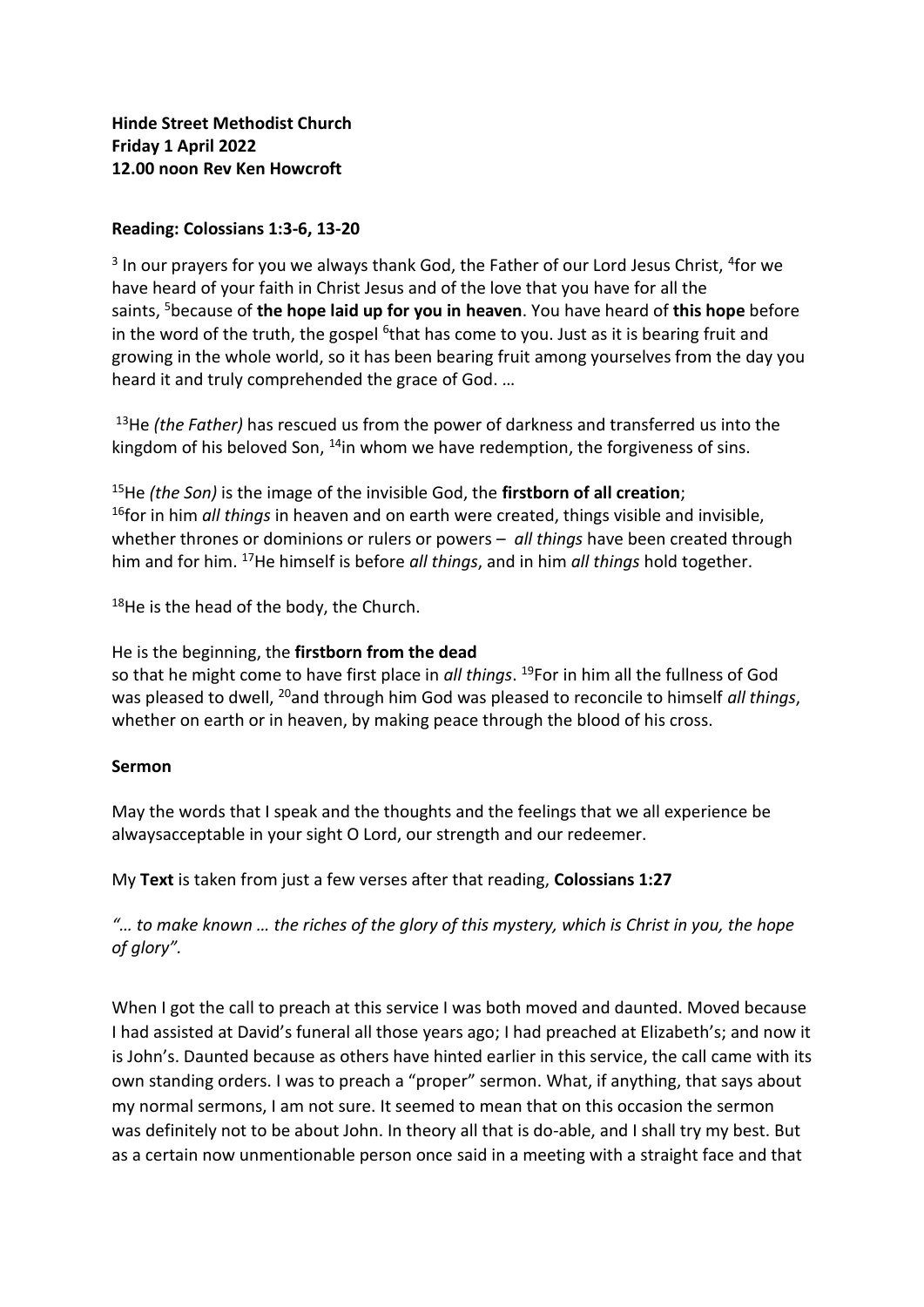twinkle hidden in his eye, "In theory, of course, there is no difference between theory and practice…", leaving us to fill in the dot, dot, dot that ended the sentence.

Furthermore, the sermon was to be about Christian Hope and not faith (gulp!); and it was to be no more than about ten minutes (double gulp!). You might hope that I can keep to the last of those stipulations in particular. That is a wish, whether or not it is accompanied by a realistic expectation it will be achieved. I certainly hope to be able to fulfil all that is required. That is an aspiration. Some of you might also be hoping that I can produce some sort of theological unicorn out of a magical hat in the process. That would be a fantasy. None of them would equate fully or simply to Christian Hope.

So, where to start? Rowan Williams once said one of those apparently simple things which buzz around for years at the back of your mind continually prompting further reflection. It was to the effect that in the Christian life, faith affects your understanding; hope affects your remembering; and love affects your wanting or desiring. It is on the second of those that we must concentrate today. He goes on to say that "Hope, when it comes to birth, is not just a confidence that there is a future for us, it's also a confidence that there's a continuity so that the future is related to the same truth and living reality as the past and the present". That way, he adds, "… the confusions about memory – Who were we? Who was I? Who am I, and who are we? *(and, I would add, our sense of the future – What will and will happen to the world? What will happen to us? Who will we be?)* become bearable". They become bearable because hope brings a confidence that past, present and future are held together in a single relationship. That relationship is to a reality which does not go away and abandon us, but knows and sees and holds who we are. That reality is in turn focussed in someone who is a witness of us here on earth, and a witness for us there in heaven; a witness who does not abandon us to be trapped by the past, does not abandon us here in the present and will not abandon us in the future in this life or whatever follows.

Which brings us to God and Christ, and to the letter to the Colossians. In it Paul, or someone writing in the name of Paul, introduces the idea of hope in the opening verses. I have been emboldened, as it were, to highlight the references to it in the version printed for this service. It begins with the future aspect of hope, the hope laid up and waiting for us in heaven, not because that is its only or primary aspect of hope, but to remind us that the hope which comes from our individual and corporate human memories of the past and from our experience here in the present will also encompass whatever future is coming to us. If we let that hope grow, itbears fruit all over the place.

The writer goes on to imply that the reality that is God is something or rather someone to whom we relate as creator and parent. That God is focussed for us in human form in the son, Jesus Christ, whom we experience as witness, redeemer, and Lord; and, I would dare to say, friend.

The writer then seems to pick up a hymn that the Colossians already knew and used. We can perhaps therefore claim them as the first Methodists, because we Methodists – and a certain unmentionable person was a prime example of this – have always sung our faith more than we have said creeds. We use hymns to express the faith and our experiences of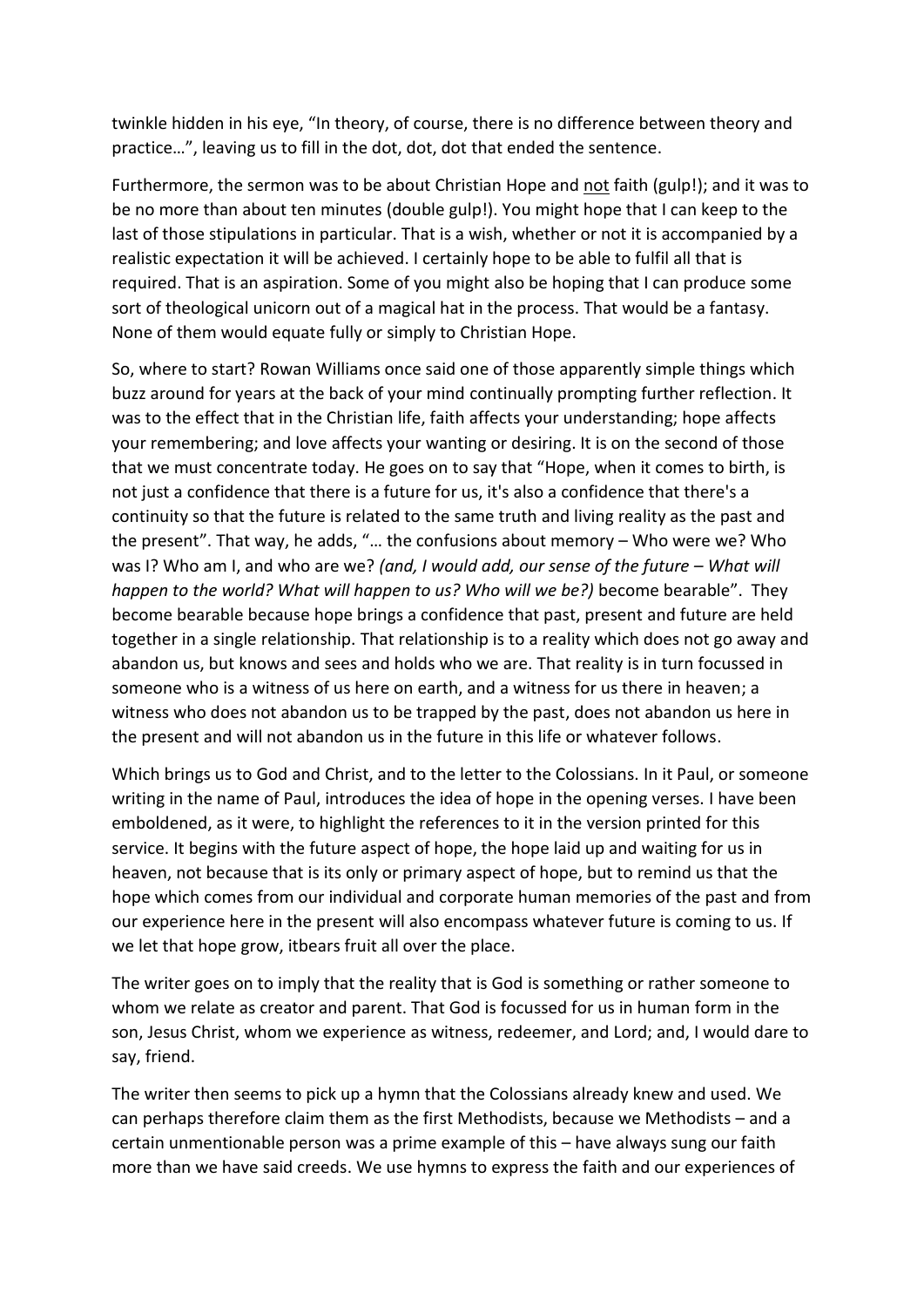it, and also to explore them. So the letter to the Colossians does not just quote the hymn, it also comments on it and draws things out of it.

The hymn, as you will see, is in two verses with a bridge or pivot point between them. The first verse is about how Christ holds together the whole of the natural or first creation, from the beginning until now. There is a repeated emphasis on "all things". Those things include not just natural forces but also personal, social and even political dynamics and forces ("thrones, dominions. rulers and powers", as it says) which do not always have beneficial effects. You only have to look at the ravages of the Covid pandemic and the Ukraine crisis to see that. But hope here means that we do not have to be trapped by them or by the memories of them. It means that even though we encounter deep tragedies in life we are still able to experience blessings.<sup>1</sup>

The second verse is about how Christ holds together the whole of the new creation, starting with his own resurrection and going on to encompass the renewal of 'all things' (that phrase again). That resurrection and recreation of all things is not a cancelling out of the crucifixion but the other side of the same coin to it. The great mystery is that it is through the interaction of the two together that all things are reconciled. And 'all things' there includes us.

The bridge or pivot point is that it is the church as the embodiment of Christ in the here and now which holds together in hope both past and future, both memories and possibilities. In the words of that well=known liturgical acclamation and response. "Wow!"

Such a church is not primarily an institution but a dynamic movement. The hymn we have just sung by Wesley sees it through a biblical image as the people of God moving on pilgrimage through space and time, from the past to the present and on to whatever the future holds. In that journey we all come at some point to a river. In the Bible it is the Jordan, which came to be seen as a metaphor for death, but also for baptism and rebirth. Part of his host have crossed the flood, and part are crossing now. And, as a verse of the hymn we did not sing says, we are to the margins come. And we expect to die. In Christian hope.

I recently watched a bishop lay down his office and retire. His cope and mitre were taken off him. He laid his pastoral staff on the cathedral altar. He was left wearing a simple shift, with a pilgrim's walking stick in his hand. He walked slowly down the central aisle, through the choir and the nave, through the great congregation, still a representative disciple moving on to the next stage of his pilgrimage, wherever that might take him. The west doors swung open before him and he stood framed for a second on the threshold. Then he stepped out into the sunshine. In Christian hope. With Christ; the Christ who welcomes and calls him and has called John; the Christ who now calls and welcomes me and you. Christ in you, the hope of glory. Amen.

**.** 

<sup>&</sup>lt;sup>1</sup> In her address earlier in the service about John's "Methodist" life, Susan Howdle had said his final words to her had been "Yes, I have had deep tragedies in my life. But it has been a blest life, for which I thank God. And the funeral service must focus not on me, but upon the Christian hope offered through Jesus Christ."